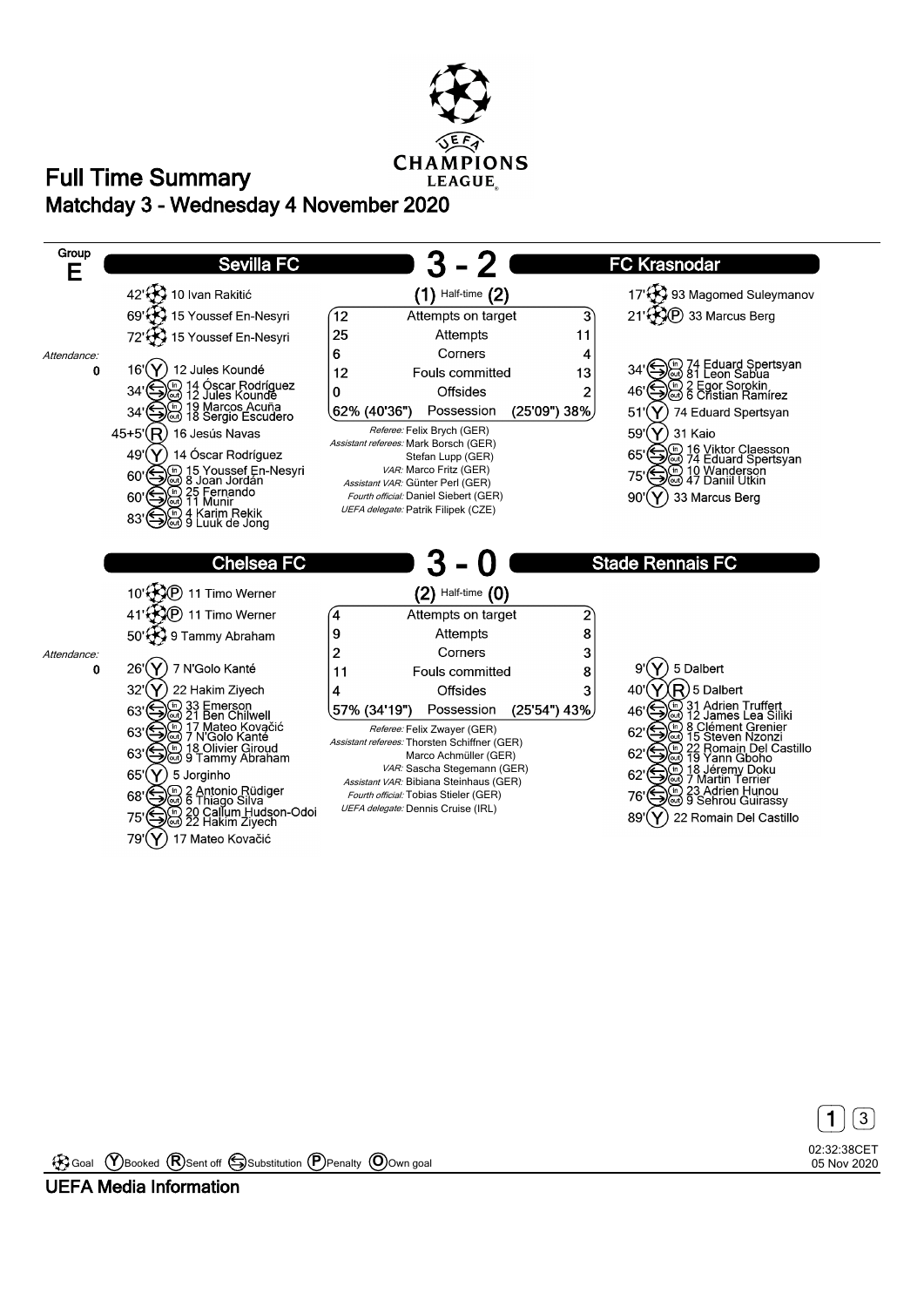

## **Matchday 3 - Wednesday 4 November 2020 Full Time Summary**



## **UEFA Media Information**